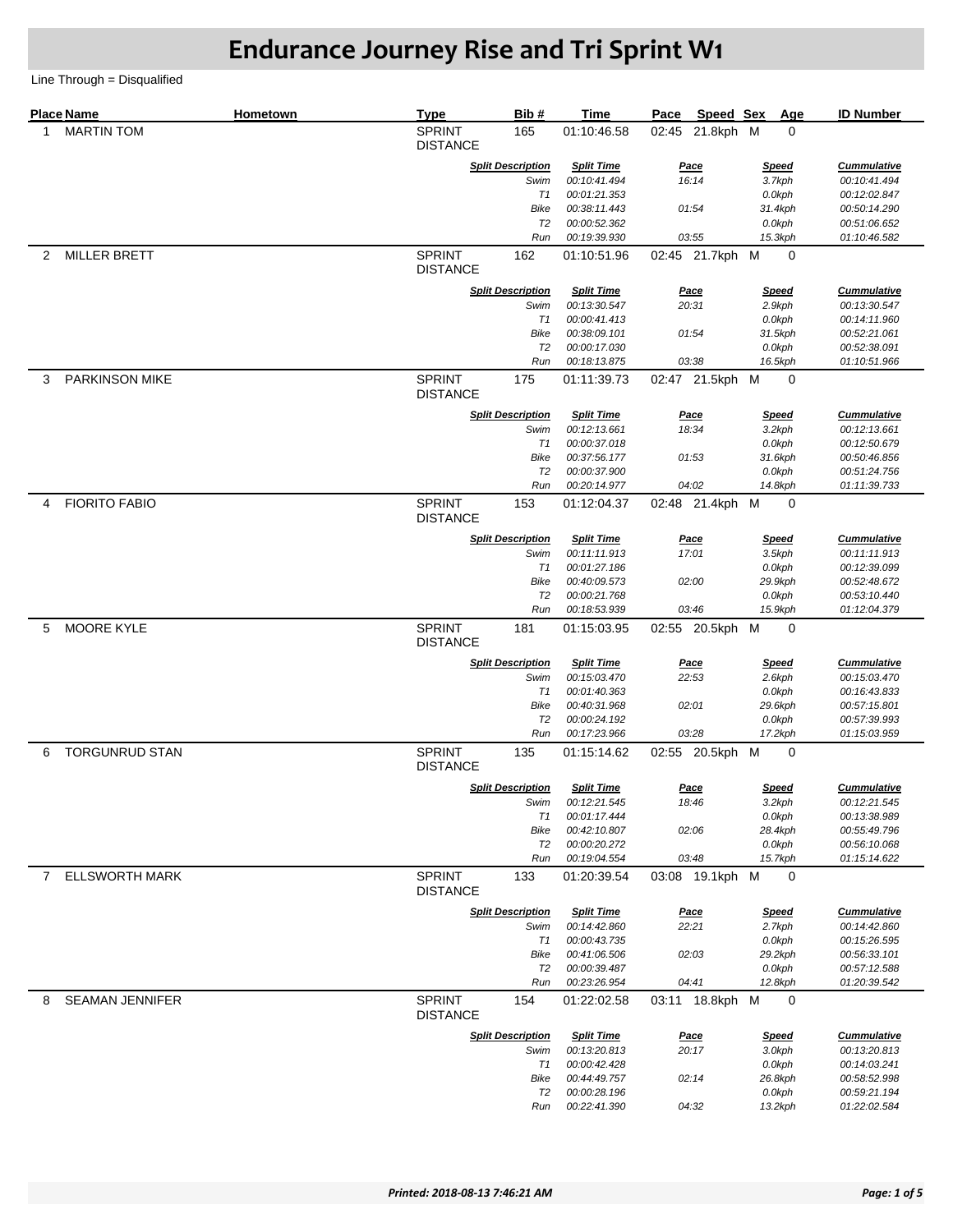|    | <b>Place Name</b>       | Hometown | <b>Type</b>                      | Bib#                     | <b>Time</b>                       | Pace                 | Speed Sex       | Age                    | <b>ID Number</b>                   |
|----|-------------------------|----------|----------------------------------|--------------------------|-----------------------------------|----------------------|-----------------|------------------------|------------------------------------|
| 9  | <b>CARTER CLAIRE</b>    |          | <b>SPRINT</b><br><b>DISTANCE</b> | 125                      | 01:22:54.26                       |                      | 03:13 18.6kph M | 0                      |                                    |
|    |                         |          | <b>Split Description</b>         |                          | <b>Split Time</b>                 | <u>Pace</u>          |                 | <b>Speed</b>           | <b>Cummulative</b>                 |
|    |                         |          |                                  | Swim                     | 00:13:01.925                      | 19:48                |                 | 3.0kph                 | 00:13:01.925                       |
|    |                         |          |                                  | T1                       | 00:02:37.291                      |                      |                 | 0.0kph                 | 00:15:39.216                       |
|    |                         |          |                                  | Bike                     | 00:42:19.910                      | 02:06                |                 | 28.3kph                | 00:57:59.126                       |
|    |                         |          |                                  | T2<br>Run                | 00:00:37.209<br>00:24:17.932      | 04:51                |                 | 0.0kph<br>12.3kph      | 00:58:36.335<br>01:22:54.267       |
| 10 | <b>TIEFENBACH JASON</b> |          | <b>SPRINT</b><br><b>DISTANCE</b> | 143                      | 01:23:07.11                       |                      | 03:14 18.5kph M | $\mathbf 0$            |                                    |
|    |                         |          |                                  |                          |                                   |                      |                 |                        |                                    |
|    |                         |          |                                  | <b>Split Description</b> | <b>Split Time</b>                 | <u>Pace</u>          |                 | <b>Speed</b>           | <b>Cummulative</b>                 |
|    |                         |          |                                  | Swim<br>T1               | 00:12:38.284<br>00:00:29.826      | 19:12                |                 | 3.1kph<br>0.0kph       | 00:12:38.284<br>00:13:08.110       |
|    |                         |          |                                  | <b>Bike</b>              | 00:46:18.288                      | 02:18                |                 | 25.9kph                | 00:59:26.398                       |
|    |                         |          |                                  | T <sub>2</sub>           | 00:00:50.094                      |                      |                 | 0.0kph                 | 01:00:16.492                       |
|    |                         |          |                                  | Run                      | 00:22:50.624                      | 04:34                |                 | 13.1kph                | 01:23:07.116                       |
| 11 | <b>MOEN NICHOLE</b>     |          | <b>SPRINT</b><br><b>DISTANCE</b> | 151                      | 01:23:54.49                       |                      | 03:16 18.3kph M | 0                      |                                    |
|    |                         |          |                                  | <b>Split Description</b> | <b>Split Time</b>                 | <u>Pace</u>          |                 | <b>Speed</b>           | <b>Cummulative</b>                 |
|    |                         |          |                                  | Swim                     | 00:09:56.612                      | 15:06                |                 | 4.0kph                 | 00:09:56.612                       |
|    |                         |          |                                  | T1                       | 00:00:55.755                      |                      |                 | 0.0kph                 | 00:10:52.367                       |
|    |                         |          |                                  | Bike                     | 00:44:53.479                      | 02:14                |                 | 26.7kph                | 00:55:45.846                       |
|    |                         |          |                                  | T2                       | 00:00:21.803                      |                      |                 | 0.0kph                 | 00:56:07.649                       |
|    |                         |          |                                  | Run                      | 00:27:46.847                      | 05:33                |                 | 10.8kph                | 01:23:54.496                       |
|    | 12 YAU ALVIN            |          | <b>SPRINT</b><br><b>DISTANCE</b> | 121                      | 01:26:05.22                       |                      | 03:21 17.9kph M | 0                      |                                    |
|    |                         |          |                                  | <b>Split Description</b> | <b>Split Time</b>                 | Pace                 |                 | <b>Speed</b>           | <b>Cummulative</b>                 |
|    |                         |          |                                  | Swim                     | 00:16:12.103                      | 24:37                |                 | 2.4kph                 | 00:16:12.103                       |
|    |                         |          |                                  | T1                       | 00:01:30.225                      |                      |                 | 0.0kph                 | 00:17:42.328                       |
|    |                         |          |                                  | Bike<br>T2               | 00:45:36.360<br>00:01:27.817      | 02:16                |                 | 26.3kph<br>0.0kph      | 01:03:18.688<br>01:04:46.505       |
|    |                         |          |                                  | Run                      | 00:21:18.721                      | 04:15                |                 | 14.1kph                | 01:26:05.226                       |
| 13 | MOMBOURQUETTE DUANE     |          | <b>SPRINT</b><br><b>DISTANCE</b> | 116                      | 01:26:45.32                       |                      | 03:22 17.7kph M | $\mathbf 0$            |                                    |
|    |                         |          |                                  | <b>Split Description</b> | <b>Split Time</b>                 | Pace                 |                 | <b>Speed</b>           | <b>Cummulative</b>                 |
|    |                         |          |                                  | Swim                     | 00:19:29.094                      | 29:36                |                 | 2.0kph                 | 00:19:29.094                       |
|    |                         |          |                                  | T1                       | 00:00:45.388                      |                      |                 | 0.0kph                 | 00:20:14.482                       |
|    |                         |          |                                  | Bike                     | 00:41:20.861                      | 02:04                |                 | 29.0kph                | 01:01:35.343                       |
|    |                         |          |                                  | T2                       | 00:00:49.266                      |                      |                 | 0.0kph                 | 01:02:24.609                       |
|    |                         |          |                                  | Run                      | 00:24:20.718                      | 04:52                |                 | 12.3kph                | 01:26:45.327                       |
| 14 | <b>MUNRO JACQUI</b>     |          | <b>SPRINT</b><br><b>DISTANCE</b> | 186                      | 01:27:00.10                       |                      | 03:23 17.7kph M | 0                      |                                    |
|    |                         |          |                                  | <b>Split Description</b> | <b>Split Time</b>                 | <u>Pace</u>          |                 | <u>Speed</u>           | <b>Cummulative</b>                 |
|    |                         |          |                                  | Swim                     | 00:11:49.190                      | 17:57                |                 | 3.3kph                 | 00:11:49.190                       |
|    |                         |          |                                  | T1                       | 00:01:12.416                      |                      |                 | 0.0kph                 | 00:13:01.606                       |
|    |                         |          |                                  | Bike<br>T <sub>2</sub>   | 00:45:48.392<br>00:00:24.069      | 02:17                |                 | 26.2kph<br>0.0kph      | 00:58:49.998<br>00:59:14.067       |
|    |                         |          |                                  | Run                      | 00:27:46.039                      | 05:33                |                 | 10.8kph                | 01:27:00.106                       |
| 15 | AZCUETA JED JOSEPH      |          | <b>SPRINT</b><br><b>DISTANCE</b> | 183                      | 01:27:10.49                       |                      | 03:23 17.7kph M | 0                      |                                    |
|    |                         |          |                                  | <b>Split Description</b> |                                   |                      |                 |                        |                                    |
|    |                         |          |                                  | Swim                     | <b>Split Time</b><br>00:17:04.912 | <u>Pace</u><br>25:57 |                 | <b>Speed</b><br>2.3kph | <b>Cummulative</b><br>00:17:04.912 |
|    |                         |          |                                  | T1                       | 00:01:32.436                      |                      |                 | 0.0kph                 | 00:18:37.348                       |
|    |                         |          |                                  | Bike                     | 00:46:22.666                      | 02:19                |                 | 25.9kph                | 01:05:00.014                       |
|    |                         |          |                                  | T2                       | 00:00:16.608                      |                      |                 | 0.0kph                 | 01:05:16.622                       |
|    |                         |          |                                  | Run                      | 00:21:53.872                      | 04:22                |                 | 13.7kph                | 01:27:10.494                       |
|    | 16 RUDER DALE           |          | <b>SPRINT</b><br><b>DISTANCE</b> | 134                      | 01:27:35.44                       |                      | 03:24 17.6kph M | 0                      |                                    |
|    |                         |          |                                  | <b>Split Description</b> | <b>Split Time</b>                 | Pace                 |                 | <b>Speed</b>           | <b>Cummulative</b>                 |
|    |                         |          |                                  | Swim                     | 00:14:46.460                      | 22:27                |                 | 2.7kph                 | 00:14:46.460                       |
|    |                         |          |                                  | T1                       | 00:01:03.911                      |                      |                 | 0.0kph                 | 00:15:50.371                       |
|    |                         |          |                                  | Bike                     | 00:43:26.376                      | 02:10                |                 | 27.6kph                | 00:59:16.747                       |
|    |                         |          |                                  | T2                       | 00:00:52.520                      |                      |                 | 0.0kph                 | 01:00:09.267                       |
|    |                         |          |                                  | Run                      | 00:27:26.178                      | 05:29                |                 | 10.9kph                | 01:27:35.445                       |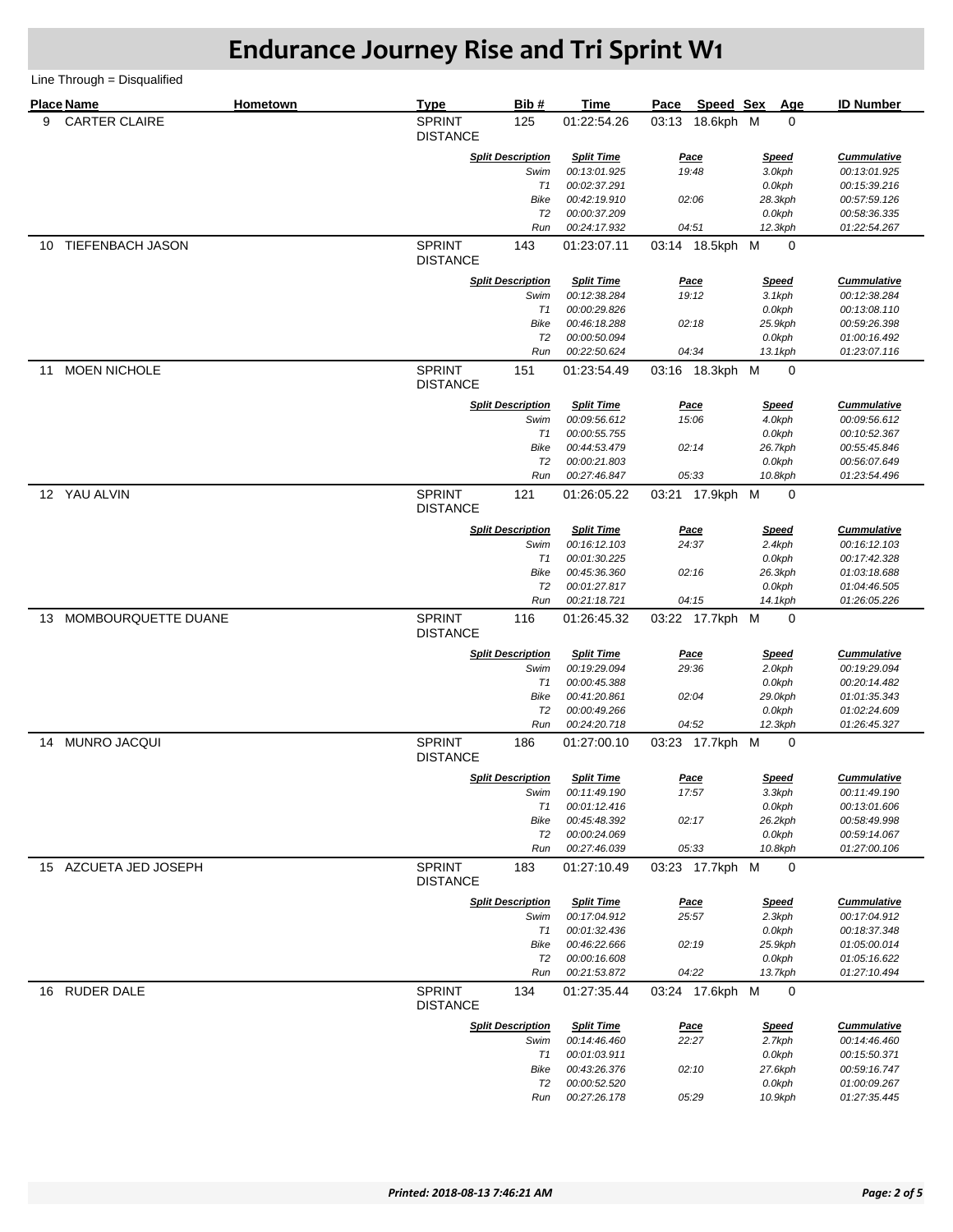|    | <b>Place Name</b>      | Hometown | <b>Type</b>                      | Bib#                             | <b>Time</b>                       | Pace  | Speed Sex            | Age                    | <b>ID Number</b>                   |
|----|------------------------|----------|----------------------------------|----------------------------------|-----------------------------------|-------|----------------------|------------------------|------------------------------------|
|    | 17 HILLEBREGT MARISKA  |          | <b>SPRINT</b><br><b>DISTANCE</b> | 164                              | 01:27:44.36                       | 03:25 | 17.5kph M            | 0                      |                                    |
|    |                        |          |                                  | <b>Split Description</b>         | <b>Split Time</b>                 |       | <b>Pace</b>          | <u>Speed</u>           | <b>Cummulative</b>                 |
|    |                        |          |                                  | Swim                             | 00:15:23.367                      |       | 23:23                | 2.6kph                 | 00:15:23.367                       |
|    |                        |          |                                  | T1                               | 00:00:51.147                      |       |                      | 0.0kph                 | 00:16:14.514                       |
|    |                        |          |                                  | Bike<br>T2                       | 00:46:19.409<br>00:00:10.497      |       | 02:18                | 25.9kph                | 01:02:33.923<br>01:02:44.420       |
|    |                        |          |                                  | Run                              | 00:24:59.940                      |       | 04:59                | 0.0kph<br>12.0kph      | 01:27:44.360                       |
| 18 | <b>HILTS-MOST BARB</b> |          | <b>SPRINT</b><br><b>DISTANCE</b> | 174                              | 01:27:44.80                       |       | 03:25 17.5kph M      | $\mathbf 0$            |                                    |
|    |                        |          |                                  |                                  |                                   |       |                      |                        |                                    |
|    |                        |          |                                  | <b>Split Description</b><br>Swim | <b>Split Time</b><br>00:16:45.256 |       | Pace<br>25:27        | <u>Speed</u><br>2.4kph | <b>Cummulative</b><br>00:16:45.256 |
|    |                        |          |                                  | T1                               | 00:00:57.410                      |       |                      | 0.0kph                 | 00:17:42.666                       |
|    |                        |          |                                  | Bike                             | 00:45:42.968                      |       | 02:17                | 26.2kph                | 01:03:25.634                       |
|    |                        |          |                                  | T2                               | 00:00:45.807                      |       |                      | 0.0kph                 | 01:04:11.441                       |
|    |                        |          |                                  | Run                              | 00:23:33.359                      |       | 04:42                | 12.7kph                | 01:27:44.800                       |
| 19 | <b>MCCALL WARREN</b>   |          | <b>SPRINT</b><br><b>DISTANCE</b> | 152                              | 01:28:10.18                       |       | 03:26 17.5kph M      | 0                      |                                    |
|    |                        |          |                                  | <b>Split Description</b>         | <b>Split Time</b>                 |       | <u>Pace</u>          | <b>Speed</b>           | <b>Cummulative</b>                 |
|    |                        |          |                                  | Swim                             | 00:12:34.872                      |       | 19:07                | 3.1kph                 | 00:12:34.872                       |
|    |                        |          |                                  | T1                               | 00:01:58.635                      |       |                      | 0.0kph                 | 00:14:33.507                       |
|    |                        |          |                                  | Bike<br>T <sub>2</sub>           | 00:43:32.766<br>00:00:56.831      |       | 02:10                | 27.6kph                | 00:58:06.273                       |
|    |                        |          |                                  | Run                              | 00:29:07.080                      |       | 05:49                | 0.0kph<br>10.3kph      | 00:59:03.104<br>01:28:10.184       |
| 20 | <b>KULCZYCKI CORY</b>  |          | <b>SPRINT</b>                    | 144                              | 01:28:45.75                       |       | 03:27 17.3kph M      | 0                      |                                    |
|    |                        |          | <b>DISTANCE</b>                  |                                  |                                   |       |                      |                        |                                    |
|    |                        |          |                                  | <b>Split Description</b>         | <b>Split Time</b>                 |       | <u>Pace</u>          | <u>Speed</u>           | <b>Cummulative</b>                 |
|    |                        |          |                                  | Swim                             | 00:13:32.165                      |       | 20:34                | 2.9kph                 | 00:13:32.165                       |
|    |                        |          |                                  | T1<br>Bike                       | 00:01:27.808<br>00:41:41.472      |       | 02:05                | 0.0kph<br>28.8kph      | 00:14:59.973<br>00:56:41.445       |
|    |                        |          |                                  | T2                               | 00:00:49.376                      |       |                      | 0.0kph                 | 00:57:30.821                       |
|    |                        |          |                                  | Run                              | 00:31:14.931                      |       | 06:14                | 9.6kph                 | 01:28:45.752                       |
| 21 | <b>IRVINE HEATHER</b>  |          | <b>SPRINT</b><br><b>DISTANCE</b> | 123                              | 01:30:52.65                       |       | 03:32 16.9kph M      | 0                      |                                    |
|    |                        |          |                                  | <b>Split Description</b>         | <b>Split Time</b>                 |       | <u>Pace</u>          | <b>Speed</b>           | <b>Cummulative</b>                 |
|    |                        |          |                                  | Swim                             | 00:15:47.135                      |       | 23:59                | 2.5kph                 | 00:15:47.135                       |
|    |                        |          |                                  | T1                               | 00:01:35.989                      |       |                      | 0.0kph                 | 00:17:23.124                       |
|    |                        |          |                                  | Bike                             | 00:46:50.830                      |       | 02:20                | 25.6kph                | 01:04:13.954                       |
|    |                        |          |                                  | T2<br>Run                        | 00:01:04.959                      |       | 05:06                | 0.0kph                 | 01:05:18.913<br>01:30:52.650       |
| 22 | <b>HARASEN KAREN</b>   |          | <b>SPRINT</b>                    | 182                              | 00:25:33.737<br>01:31:32.86       |       | 03:34 16.8kph M      | 11.7kph<br>0           |                                    |
|    |                        |          | <b>DISTANCE</b>                  |                                  |                                   |       |                      |                        |                                    |
|    |                        |          |                                  | <b>Split Description</b><br>Swim | <b>Split Time</b><br>00:18:45.245 |       | <b>Pace</b><br>28:30 | <b>Speed</b><br>2.1kph | <b>Cummulative</b><br>00:18:45.245 |
|    |                        |          |                                  | T1                               | 00:00:54.693                      |       |                      | 0.0kph                 | 00:19:39.938                       |
|    |                        |          |                                  | Bike                             | 00:43:05.219                      |       | 02:09                | 27.9kph                | 01:02:45.157                       |
|    |                        |          |                                  | T <sub>2</sub>                   | 00:00:50.431                      |       |                      | 0.0kph                 | 01:03:35.588                       |
|    |                        |          |                                  | Run                              | 00:27:57.273                      |       | 05:35                | 10.7kph                | 01:31:32.861                       |
|    | 23 KRISTEN AMYOTTE     |          | <b>SPRINT</b><br><b>DISTANCE</b> | 114                              | 01:32:11.13                       |       | 03:35 16.7kph F      | 0                      |                                    |
|    |                        |          |                                  | <b>Split Description</b>         | <b>Split Time</b>                 |       | Pace                 | <u>Speed</u>           | <b>Cummulative</b>                 |
|    |                        |          |                                  | Swim                             | 00:18:09.476                      |       | 27:35                | 2.2kph                 | 00:18:09.476                       |
|    |                        |          |                                  | T1                               | 00:01:21.586                      |       |                      | 0.0kph                 | 00:19:31.062                       |
|    |                        |          |                                  | Bike                             | 00:46:14.913                      |       | 02:18                | 25.9kph                | 01:05:45.975                       |
|    |                        |          |                                  | T2<br>Run                        | 00:00:50.284<br>00:25:34.877      |       | 05:06                | 0.0kph<br>11.7kph      | 01:06:36.259<br>01:32:11.136       |
|    | 24 KLEIN SHEILA        |          | <b>SPRINT</b>                    | 185                              | 01:34:06.33                       |       | 03:40 16.4kph M      | 0                      |                                    |
|    |                        |          | <b>DISTANCE</b>                  |                                  |                                   |       |                      |                        |                                    |
|    |                        |          |                                  | <b>Split Description</b>         | <b>Split Time</b>                 |       | Pace                 | <b>Speed</b>           | <b>Cummulative</b>                 |
|    |                        |          |                                  | Swim<br>T1                       | 00:15:18.948<br>00:01:11.786      |       | 23:16                | 2.6kph<br>0.0kph       | 00:15:18.948<br>00:16:30.734       |
|    |                        |          |                                  | Bike                             | 00:45:00.385                      |       | 02:15                | 26.7kph                | 01:01:31.119                       |
|    |                        |          |                                  | T2                               | 00:00:38.707                      |       |                      | 0.0kph                 | 01:02:09.826                       |
|    |                        |          |                                  | Run                              | 00:31:56.506                      |       | 06:23                | 9.4kph                 | 01:34:06.332                       |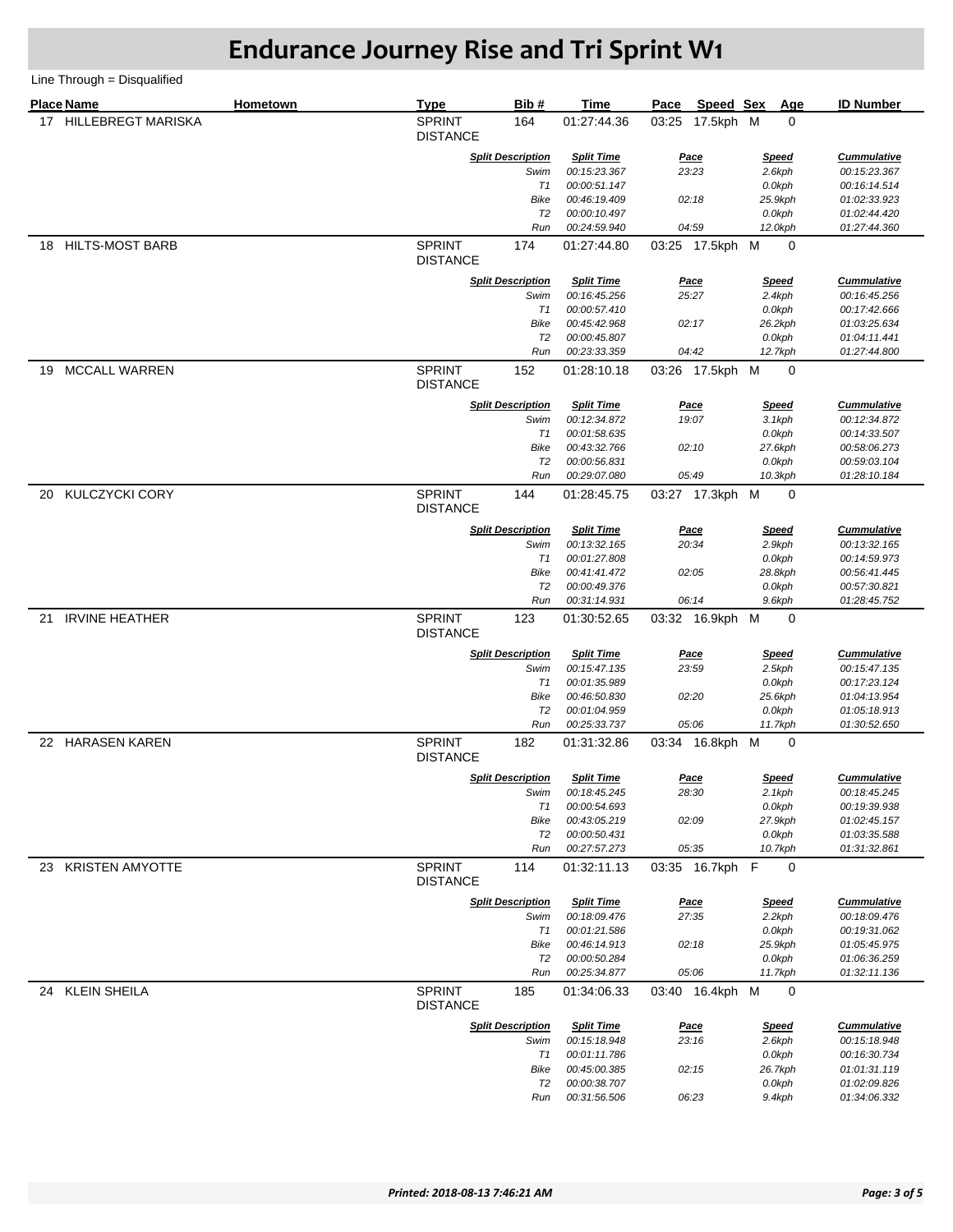|    | <b>Place Name</b>        | Hometown | <b>Type</b>                      | Bib#                     | <b>Time</b>                  | Pace  | Speed Sex              | Age                                   | <b>ID Number</b>             |
|----|--------------------------|----------|----------------------------------|--------------------------|------------------------------|-------|------------------------|---------------------------------------|------------------------------|
| 25 | <b>WILD SHERI</b>        |          | <b>SPRINT</b><br><b>DISTANCE</b> | 122                      | 01:34:56.38                  |       | 03:42 16.2kph M        | 0                                     |                              |
|    |                          |          |                                  | <b>Split Description</b> | <b>Split Time</b>            |       | <u>Pace</u>            | <b>Speed</b>                          | <b>Cummulative</b>           |
|    |                          |          |                                  | Swim                     | 00:16:30.795                 |       | 25:05                  | 2.4kph                                | 00:16:30.795                 |
|    |                          |          |                                  | T1                       | 00:01:19.550                 |       |                        | 0.0kph                                | 00:17:50.345                 |
|    |                          |          |                                  | Bike                     | 00:45:29.159                 |       | 02:16                  | 26.4kph                               | 01:03:19.504                 |
|    |                          |          |                                  | T <sub>2</sub>           | 00:01:23.797                 |       |                        | 0.0kph                                | 01:04:43.301                 |
|    |                          |          |                                  | Run                      | 00:30:13.086                 |       | 06:02                  | 9.9kph                                | 01:34:56.387                 |
| 26 | LONDONO-SULKIN SARA      |          | <b>SPRINT</b><br><b>DISTANCE</b> | 173                      | 01:35:00.25                  |       | 03:42 16.2kph M        | $\mathbf 0$                           |                              |
|    |                          |          |                                  | <b>Split Description</b> | <b>Split Time</b>            |       | Pace                   | <b>Speed</b>                          | <b>Cummulative</b>           |
|    |                          |          |                                  | Swim                     | 00:15:31.440                 |       | 23:35                  | 2.5kph                                | 00:15:31.440                 |
|    |                          |          |                                  | T1                       | 00:01:09.021                 |       |                        | 0.0kph                                | 00:16:40.461                 |
|    |                          |          |                                  | <b>Bike</b>              | 00:47:00.414                 | 02:21 |                        | 25.5kph                               | 01:03:40.875                 |
|    |                          |          |                                  | T <sub>2</sub><br>Run    | 00:00:42.818<br>00:30:36.562 |       | 06:07                  | 0.0kph<br>9.8kph                      | 01:04:23.693<br>01:35:00.255 |
|    |                          |          |                                  |                          |                              |       |                        |                                       |                              |
| 27 | <b>ROBINSON ANNA</b>     |          | <b>SPRINT</b><br><b>DISTANCE</b> | 124                      | 01:35:07.45                  |       | 03:42 16.2kph M        | 0                                     |                              |
|    |                          |          |                                  | <b>Split Description</b> | <b>Split Time</b>            |       | <u>Pace</u>            | <b>Speed</b>                          | <b>Cummulative</b>           |
|    |                          |          |                                  | Swim                     | 00:17:27.163                 | 26:31 |                        | 2.3kph                                | 00:17:27.163                 |
|    |                          |          |                                  | T1                       | 00:01:29.124                 |       |                        | 0.0kph                                | 00:18:56.287                 |
|    |                          |          |                                  | Bike                     | 00:44:43.404                 |       | 02:14                  | 26.8kph                               | 01:03:39.691                 |
|    |                          |          |                                  | T2<br>Run                | 00:01:24.834<br>00:30:02.926 |       | 06:00                  | 0.0kph<br>10.0kph                     | 01:05:04.525<br>01:35:07.451 |
|    |                          |          |                                  |                          |                              |       |                        |                                       |                              |
| 28 | <b>LEWIS ALISON</b>      |          | <b>SPRINT</b><br><b>DISTANCE</b> | 142                      | 01:35:50.10                  |       | 03:44 16.1kph M        | 0                                     |                              |
|    |                          |          |                                  | <b>Split Description</b> | <b>Split Time</b>            |       | <u>Pace</u>            | <b>Speed</b>                          | <b>Cummulative</b>           |
|    |                          |          |                                  | Swim                     | 00:15:08.911                 | 23:01 |                        | 2.6kph                                | 00:15:08.911                 |
|    |                          |          |                                  | T1                       | 00:01:33.467                 |       |                        | 0.0kph                                | 00:16:42.378                 |
|    |                          |          |                                  | Bike                     | 00:47:57.165                 |       | 02:23                  | 25.0kph                               | 01:04:39.543                 |
|    |                          |          |                                  | T2<br>Run                | 00:01:00.133                 |       | 06:02                  | 0.0kph                                | 01:05:39.676                 |
|    |                          |          |                                  |                          | 00:30:10.429                 |       |                        | 9.9kph                                | 01:35:50.105                 |
| 29 | <b>GUMBAN DHON</b>       |          | <b>SPRINT</b><br><b>DISTANCE</b> | 172                      | 01:35:51.09                  |       | 03:44 16.1kph M        | $\mathbf 0$                           |                              |
|    |                          |          |                                  | <b>Split Description</b> | <b>Split Time</b>            |       | Pace                   | <b>Speed</b>                          | <b>Cummulative</b>           |
|    |                          |          |                                  | Swim                     | 00:19:31.396                 |       | 29:40                  | 2.0kph                                | 00:19:31.396                 |
|    |                          |          |                                  | T1                       | 00:01:18.767                 |       |                        | 0.0kph                                | 00:20:50.163                 |
|    |                          |          |                                  | Bike                     | 00:43:01.880                 |       | 02:09                  | 27.9kph                               | 01:03:52.043                 |
|    |                          |          |                                  | T <sub>2</sub>           | 00:00:50.784                 |       |                        | 0.0kph                                | 01:04:42.827                 |
| 30 | <b>CHRISTINA CHASSON</b> |          | <b>SPRINT</b>                    | Run<br>145               | 00:31:08.265<br>01:39:28.81  |       | 06:13<br>03:52 15.5kph | 9.6kph<br>$\mathsf{F}$<br>$\mathbf 0$ | 01:35:51.092                 |
|    |                          |          | <b>DISTANCE</b>                  |                          |                              |       |                        |                                       |                              |
|    |                          |          |                                  | <b>Split Description</b> | <b>Split Time</b>            |       | <u>Pace</u>            | <u>Speed</u>                          | <b>Cummulative</b>           |
|    |                          |          |                                  | Swim                     | 00:12:34.847                 |       | 19:07                  | 3.1kph                                | 00:12:34.847                 |
|    |                          |          |                                  | T1                       | 00:02:02.559                 |       |                        | 0.0kph                                | 00:14:37.406                 |
|    |                          |          |                                  | Bike<br>T <sub>2</sub>   | 00:54:40.755                 |       | 02:44                  | 21.9kph                               | 01:09:18.161                 |
|    |                          |          |                                  | Run                      | 00:00:48.352<br>00:29:22.297 |       | 05:52                  | 0.0kph<br>10.2kph                     | 01:10:06.513<br>01:39:28.810 |
|    |                          |          |                                  |                          |                              |       |                        |                                       |                              |
| 31 | <b>MACDONALD SANDY</b>   |          | <b>SPRINT</b><br><b>DISTANCE</b> | 163                      | 01:39:53.08                  |       | 03:53 15.4kph M        | 0                                     |                              |
|    |                          |          |                                  | <b>Split Description</b> | <b>Split Time</b>            |       | <u>Pace</u>            | <b>Speed</b>                          | <b>Cummulative</b>           |
|    |                          |          |                                  | Swim                     | 00:16:17.130                 |       | 24:44                  | 2.4kph                                | 00:16:17.130                 |
|    |                          |          |                                  | T1                       | 00:00:55.841                 |       |                        | 0.0kph                                | 00:17:12.971                 |
|    |                          |          |                                  | Bike                     | 00:52:30.832                 |       | 02:37                  | 22.9kph                               | 01:09:43.803                 |
|    |                          |          |                                  | T2<br>Run                | 00:01:46.541<br>00:28:22.744 |       | 05:40                  | 0.0kph<br>10.6kph                     | 01:11:30.344<br>01:39:53.088 |
|    |                          |          |                                  |                          |                              |       |                        |                                       |                              |
|    | 32 FRIESEN ASHLAN        |          | <b>SPRINT</b><br><b>DISTANCE</b> | 141                      | 01:40:58.23                  |       | 03:56 15.2kph M        | 0                                     |                              |
|    |                          |          |                                  | <b>Split Description</b> | <b>Split Time</b>            |       | Pace                   | <b>Speed</b>                          | <b>Cummulative</b>           |
|    |                          |          |                                  | Swim                     | 00:12:43.299                 |       | 19:20                  | 3.1kph                                | 00:12:43.299                 |
|    |                          |          |                                  | T1                       | 00:01:27.676                 |       |                        | 0.0kph                                | 00:14:10.975                 |
|    |                          |          |                                  | Bike                     | 00:49:56.934                 |       | 02:29                  | 24.0kph                               | 01:04:07.909                 |
|    |                          |          |                                  | T2<br>Run                | 00:01:43.346<br>00:35:06.984 |       | 07:01                  | 0.0kph<br>8.5kph                      | 01:05:51.255<br>01:40:58.239 |
|    |                          |          |                                  |                          |                              |       |                        |                                       |                              |